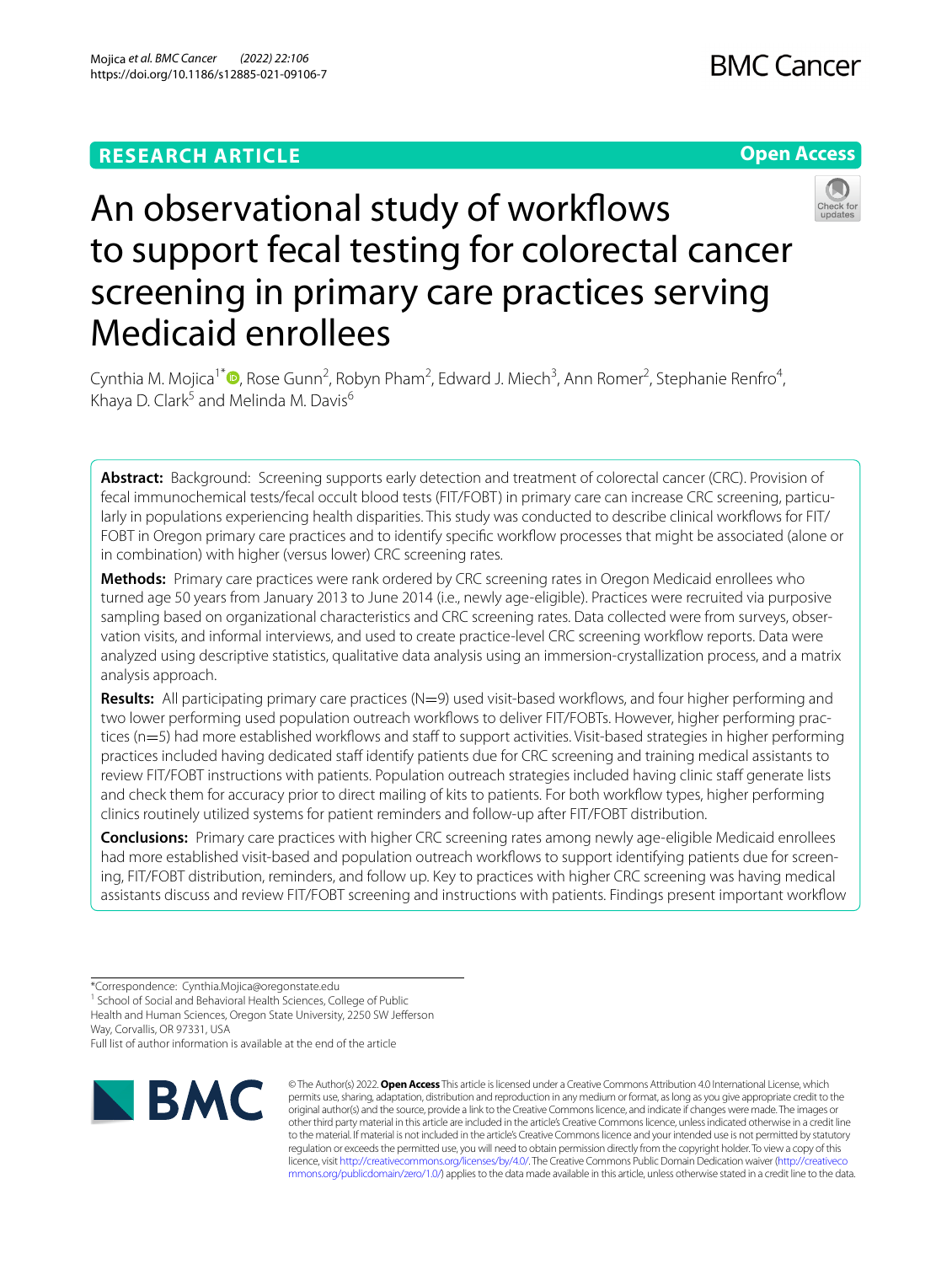processes for primary care practices and may facilitate the implementation of evidence-based interventions into realworld, clinical settings.

**Keywords:** colorectal cancer, early detection of cancer, population health, primary health care, underserved populations, workflow

# **Background**

Colorectal cancer (CRC) usually begins as a noncancerous growth (i.e., polyp) that develops on the inner lining of the colon or rectum and grows slowly, over a period of 10 to 20 years [[1\]](#page-8-0). When CRC is detected at an early localized-stage, the fve-year survival rate is 90% compared to 14% when diagnosed at an advanced distant-stage [\[1](#page-8-0)]. CRC is preventable and treatable with guideline concordant screening [\[2\]](#page-8-1). Yet only 67% of age-eligible Americans are up-to-date with CRC screening [[3,](#page-8-2) [4\]](#page-8-3), which is well below national targets [[5](#page-8-4)]. Low screening rates contribute to the fact that CRC remains the second leading cause of cancer death in the United States [[6](#page-8-5)]. Moreover, persistent disparities exist in populations that are rural, ethnically diverse, and insured by Medicaid [[7–](#page-8-6)[10\]](#page-8-7). CRC screening in patients aged 50-64 years are also signifcantly lower than in patients over age 65 years [[11\]](#page-8-8). Newly age-eligible Medicaid enrollees display especially low CRC screening rates with only 17% initiating screening within the frst year after turning age 50 years [[12\]](#page-8-9) and 34.9% within 4 years of turning age 50 years [\[10](#page-8-7)].

The United States Preventive Services Task Force (USPSTF) and the American Cancer Society (ACS) recommend multiple modalities for CRC screening in average risk adults: [\[4](#page-8-3), [13\]](#page-8-10): fecal immunochemical test or high-sensitivity fecal occult blood test every year, flexible sigmoidoscopy or CT colonography every 5 years, or colonoscopy every 10 years. At the time of this study, the USPSTF recommended individuals start screening at age 50 years whereas the ACS, in 2018, recommended starting at age 45 years. Colonoscopy is the most prevalent screening modality in the US, yet the procedure is expensive, invasive, and requires specialty medical providers [[14\]](#page-8-11). Sigmoidoscopy was common before 2000, but has since been replaced by colonoscopy and comprises 3% of all CRC screenings [\[4](#page-8-3)]. Fecal testing using simple athome fecal immunochemical tests (FIT) or high-sensitivity fecal occult blood tests (FOBT) to check for blood in the stool represents an important alternative modality for CRC screening based on cost, clinical efectiveness, and patient preference [[15\]](#page-8-12). Many patients, specifcally those in populations experiencing lower rates of CRC screening, prefer FIT/FOBT to colonoscopy [\[16](#page-8-13)]. However, fecal testing currently makes up less than 10% of all CRC screenings in the United States [\[1](#page-8-0), [17](#page-8-14)].

An increasing body of literature highlights the important role of primary care in improving CRC screening rates by encouraging FIT/FOBT or referring patients for colonoscopy  $[10, 18]$  $[10, 18]$  $[10, 18]$  $[10, 18]$ . To increase CRC screening, the Guide to Community Preventive Services encourages implementation of multicomponent, evidencebased interventions that use two or more strategies designed to increase community demand, community access, or provider delivery of screening services [[19](#page-8-16)]. Although numerous studies have supported implementation of evidence-based interventions to increase CRC screening in primary care clinics [\[15](#page-8-12), [18,](#page-8-15) [20](#page-8-17)–[23](#page-8-18)], few studies describe clinical workflows for CRC screening in real-world primary care clinics. Clinical workfows are a series of physical and mental tasks performed by clinicians and staf within primary care practices or between care settings  $[24]$  $[24]$  $[24]$ . Implementing quality workflows are a vital step in facilitating the delivery of cancer screenings in primary care and ensuring appropriate clinical follow-up [\[25](#page-9-1), [26](#page-9-2)].

This study, therefore, was conducted to describe clinical workflows for FIT/FOBT and to identify specific workflow processes that might be associated (alone or in combination) with higher (versus lower) CRC screening rates among Oregon primary care practices.

# **Methods**

This study used a sequential explanatory mixed methods design [\[27](#page-9-3)–[30\]](#page-9-4) informed by the positive deviance framework [[31\]](#page-9-5). Data were collected from September 2016 to April 2017 as part of a larger study examining individualand practice-level characteristics of CRC screening and screening modality among Medicaid enrollees in Oregon  $[12, 32]$  $[12, 32]$  $[12, 32]$  $[12, 32]$  $[12, 32]$ . The positive deviance framework includes four steps: [\[1](#page-8-0)] identifying practices demonstrating higher CRC screening rates, [[2\]](#page-8-1) conducting in-depth qualitative analysis to generate hypotheses about practices achieving higher CRC screening rates, [[3\]](#page-8-2) testing hypotheses in larger, representative samples, and [\[4](#page-8-3)] working with stakeholders to disseminate evidence regarding best practices  $[31]$  $[31]$ . This manuscript reports on the first two steps of the framework. Approval to conduct the study was received from the Oregon Health & Science University Institutional Review Board (IRB # 15847), with a full waiver of the HIPAA Authorization of written consent.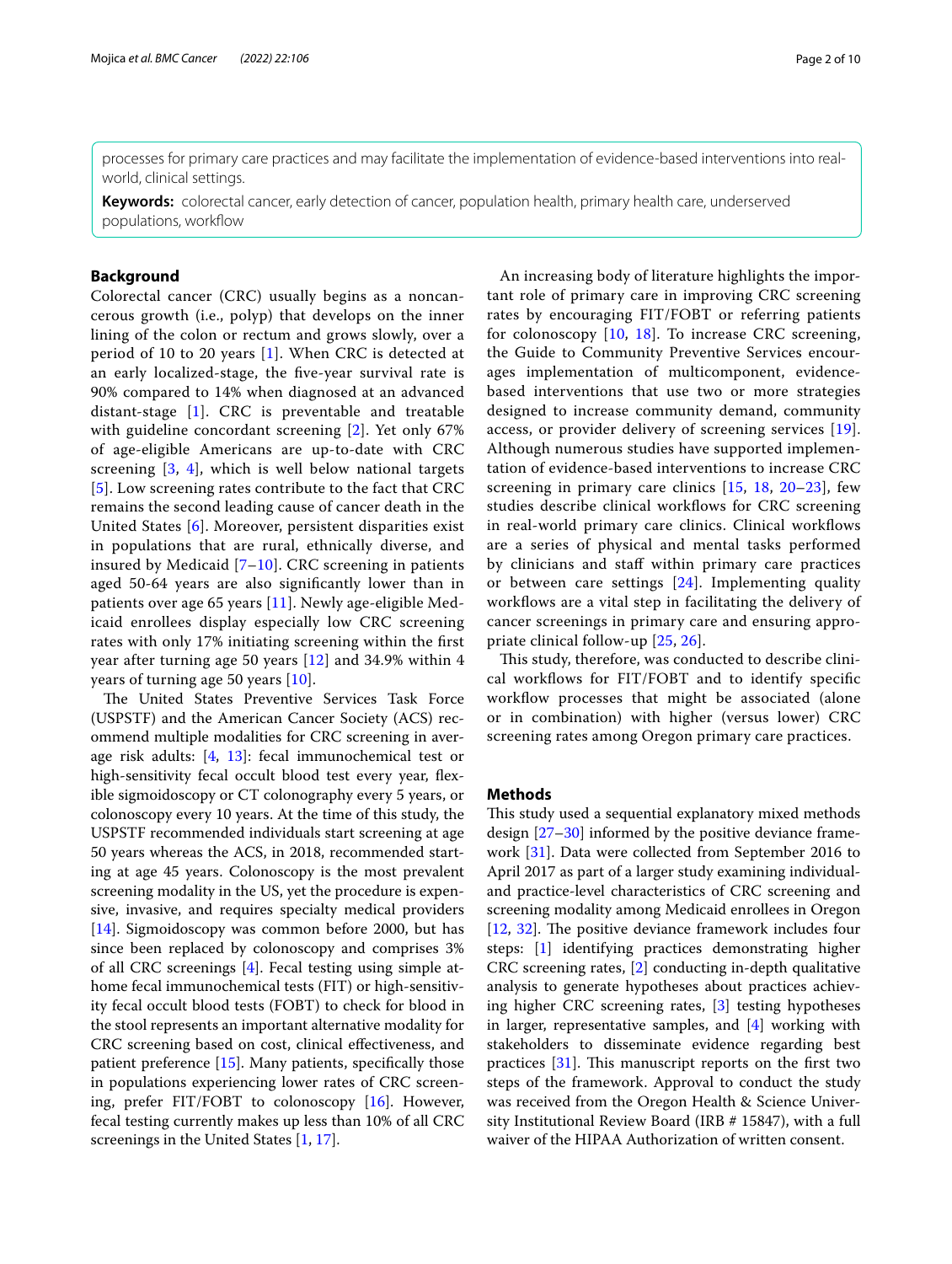# **Primary care practice sampling**

Primary care practices were rank-ordered based on CRC screening rates calculated from Oregon Medicaid claims data. CRC screening rates were based on newly age-eligible Medicaid enrollees turning age 50 years between January 1, 2013 and June 30, 2015, and having received a colonoscopy, FIT/FOBT, or sigmoidoscopy in the year after turning age 50 years. The focus on newly age-eligible Medicaid enrollees allowed us to explore CRC screening initiation and eliminated challenges in exploring CRC screening up-to-date status given we did not have access to 10 years of claims data.

Figure [1](#page-2-0) summarizes how the study sample was identified and recruited. First, practices  $(N=118)$  were rank ordered based on screening rate (range: 0% to 53.8%), and then practices with less than 20 newly age-eligible Medicaid enrollees (n=56) were excluded. Among the 62 remaining primary care practices, screening rates ranged from 3.4% to 51.9%. Next, purposive sampling based on key characteristics (e.g., ownership, geographic location, afliation, and size) was used to identify 32 potentially eligible primary care practices. Study team members identified and approached the lead clinician, office manager, or other designated point of contact at each potentially eligible practice by sending recruitment emails and making follow-up phone calls. Nine practices (screening rates: 4.8% to 42.9%) agreed to participate, whereas 12 declined (screening rates: 3.4% to 51.9%); three did not respond (screening rates: 11.0%, 43.0%, and 46.0%) and eight (upon further review) did not meet the eligibility criteria of 20+ newly age-eligible Medicaid enrollees. Among practices that agreed to participate, practices with 32.9% to 42.9% screening rates were categorized as having "higher" CRC screening whereas practices with a 4.8% to 15.4% screening rate were categorized as having "lower" CRC screening. The higher versus lower designation was based on prior work in this population showing that only 17% of Medicaid enrollees are screened within the frst year of turning age 50 years [[12\]](#page-8-9).

# **Data collection**

Data from each of the nine participating primary care practices were obtained from a baseline survey, observation visits, and informal interviews, and were used to create practice-level CRC screening workflow reports. The baseline survey was a 13-item questionnaire distributed prior to the observation visit that gathered information on the following practice characteristics: setting (urban versus rural), ownership (private, nonproft, federally qualifed health center, rural health clinic), afliation (hospital, public health, health system), electronic health record (EHR) system used, number of medical clinicians

<span id="page-2-0"></span>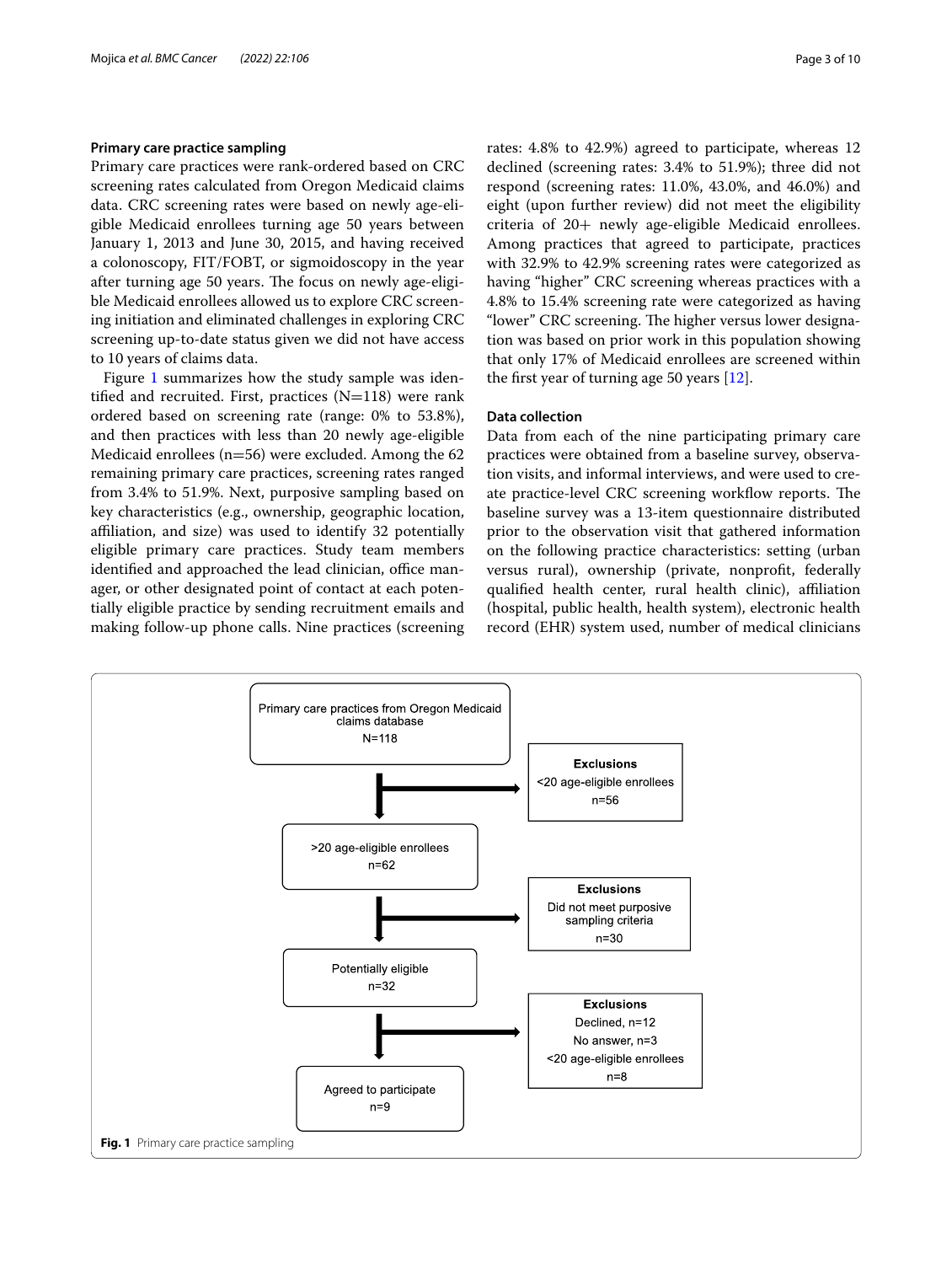(i.e., doctors of medicine or osteopathic medicine, nurse practitioners, and physician assistants), clinician FTE, and composition of patient insurance coverage.

The observation visits were conducted over two days by two research team members. Prior to the visits, research team members discussed (via a phone call) study goals and visit expectations (e.g., timing and logistics) with practice managers. During the visits, research team members observed patient pathways and shadowed clinical staf during patient preparation, medical exams, and follow-up visits. Brief informal interviews on the day of the observation visits also were conducted with clinical staf to clarify observations. Study team members took brief notes while observing and expanded these into typed, detailed feld notes within 24 hours of each visit. Within two weeks of the observation visits, a workflow report for each practice was developed that included a brief summary of how data were collected during the visit, a description of observed CRC screening workfows using fecal testing and/or colonoscopy, and recommendations for improvement. Each practice-level workflow report was shared electronically with the practice manager and discussed with the practice manager and other clinical team members during a 45- to 60-minute phone call.

# **Mixed methods analysis**

The multidisciplinary team used a series of immersion crystallization cycles  $[33]$  $[33]$  to describe workflows for CRC testing in practices with higher versus lower CRC screening and matrix analysis to evaluate the degree to which specific workflow processes were associated with higher versus lower CRC screening [[34,](#page-9-8) [35\]](#page-9-9). Field notes and workflow diagrams were entered into ATLAS.ti for data management and analysis.

The immersion-crystallization process involves immersion (i.e., examining portions of the data in detail) and crystallization (i.e., refecting on the analysis and identifying patterns)  $[33]$  $[33]$ . In the first cycle, team members focused on describing key workflow steps, that is, activities to support CRC screening that occur within primary care practices (i.e., visit-based workflow) and outside of a scheduled appointment (i.e., population outreach workflows). In the second cycle, specific workflow processes for both visit-based and population outreach workflows were identifed and focused on FIT/FOBT, as this was where practices displayed the greatest heterogeneity. In the third cycle, workflow activities and processes were compared across primary care practices to identify best practices.

The matrix analysis  $[34, 35]$  $[34, 35]$  $[34, 35]$  $[34, 35]$  was used in this step to evaluate the degree to which specific workflow processes were associated with higher versus lower CRC screening.

This approach involves coding field notes for the presence or absence of specific workflow processes and specifying an outcome. Two team members independently coded feld notes and the outcome was defned as dichotomous and coded as 1 for practices with higher CRC screening and 0 for practices with lower CRC screening. A matrix display was generated by stratifying the data by the outcome and observing across each workflow process to identify which correspond to the presence of the outcome (i.e., higher CRC screening).

# **Results**

# **Practice characteristics**

Characteristics of the nine primary care practices appear in Table [1](#page-4-0). Practice 1 to 5 had screening rates between 33% and 43%, and thus categorized as higher performing, whereas practice 6 to 9 had screening rates between 5% and 15%, and categorized as lower performing. Practice 2, 3, 4, and 5 are federally qualifed health centers, practice 6 is a rural health clinic, and the remaining practices are private, non-proft entities. All practices use the Epic EHR; three different versions of Epic are used. The number of clinicians per practice varied from 5 to 34, with practice 3 not reporting this data. Among practices that reported patient insurance coverage, 20-52% of patients were covered by Medicaid.

# **Workfows**

All primary care practices had consistent, developed workflows for colonoscopy screening and inconsistent, under-developed workflows for screening with FIT/ FOBT. With respect to FIT/FOBT, all nine practices had visit-based workflows whereas only practice 2, 3 4, 5, 6 and 9 had population outreach workflows. There were four key workflow phases for FIT/FOBT provision: 1) identifying patients due for screening, 2) distributing FIT/FOBT kits to patients, 3) supporting patient reminders, and 4) updating results in EHRs and conducting patient follow up. The processes for identifying patients due for screening and distributing FITs/FOBTs varied for visit-based and population outreach workflows, whereas the processes for supporting patient reminders and conducting follow-up of FIT/FOBT results were similar under both workfows. Specifc processes under each of the four key workfow phases across all nine primary care practices are summarized in Table [2](#page-5-0) and described below.

# **Identifying patients due for screening**

*Visit‑based workfows* Although all practices identifed patients due for CRC screening, medical assistants (MAs) at practice 1 to 4, 6, and 9 meticulously reviewed patient charts before a scheduled clinic visit to identify patients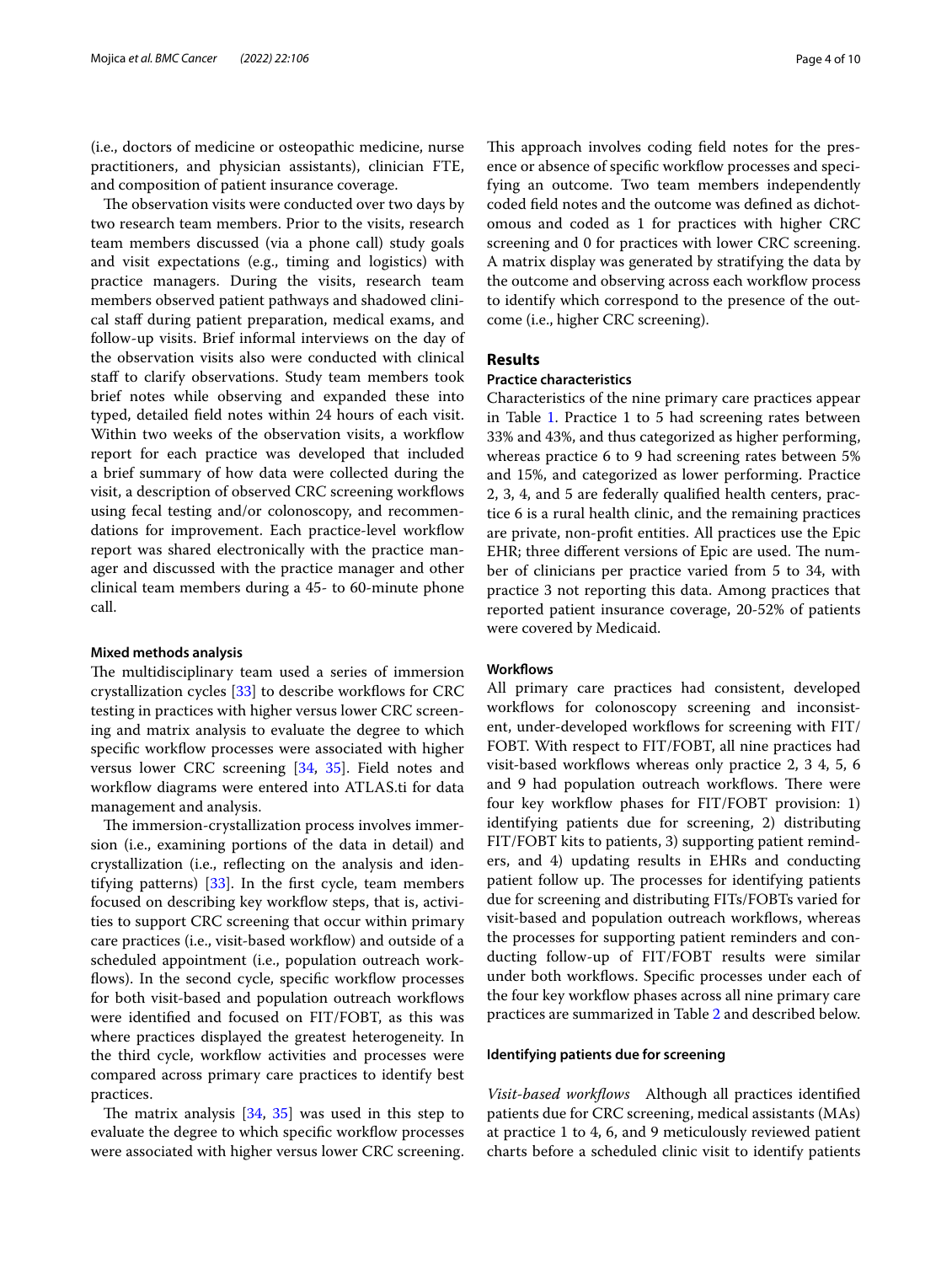<span id="page-4-0"></span>**Table 1** Descriptive characteristics of participating primary care practices (N=9), September 2016- April 2017

|                                      | Primary care practice    |                           |                  |                |                           |                         |                         |                         |                         |  |  |  |
|--------------------------------------|--------------------------|---------------------------|------------------|----------------|---------------------------|-------------------------|-------------------------|-------------------------|-------------------------|--|--|--|
|                                      | <b>Higher Performing</b> |                           |                  |                |                           | <b>Lower Performing</b> |                         |                         |                         |  |  |  |
|                                      | 1 <sup>a</sup>           | 2 <sup>b</sup>            | 3 <sup>b</sup>   | 4 <sup>b</sup> | 5 <sup>b</sup>            | 6                       | $\overline{7}$          | 8 <sup>a</sup>          | g b                     |  |  |  |
| <b>General Characteristics</b>       |                          |                           |                  |                |                           |                         |                         |                         |                         |  |  |  |
| CRC Screening 42.9<br>Observed (%)   |                          | 38.1                      | 37.0             | 35.3           | 32.9                      | 15.4                    | 11.5                    | 5.0                     | 4.8                     |  |  |  |
| <b>Organizational Features</b>       |                          |                           |                  |                |                           |                         |                         |                         |                         |  |  |  |
| Setting                              | Urban                    | Rural                     | Urban            | Urban          | Urban                     | Rural                   | Rural                   | Urban                   | Urban                   |  |  |  |
| Ownership                            | Private, non-<br>profit  | <b>FOHC</b>               | <b>FQHC</b>      | <b>FQHC</b>    | <b>FQHC</b>               | Rural Health<br>Clinic  | Private, non-<br>profit | Private, non-<br>profit | Private, non-<br>profit |  |  |  |
| Affiliation                          | Hospital                 | Public Health             | System           | System         | Hospital                  | Hospital                | Hospital                | Hospital                | Hospital                |  |  |  |
| <b>EHR System</b>                    | Epic 2015                | <b>OCHIN Epic</b><br>2014 | Epic 2015        | Epic 2015      | <b>OCHIN Epic</b><br>2014 | OCHIN Epic<br>2014      | Epic 2015               | <b>Epic 2015</b>        | <b>Epic 2014</b>        |  |  |  |
| Medical clini-<br>cians <sup>c</sup> | 12                       | 5                         | 8                | 11             | 34                        | 22                      | 6                       | $\overline{7}$          | 12                      |  |  |  |
| Clinician FTE                        | 9.1                      | 4.3                       | $\ast$           | 6.45           | 20.02                     | 15.0                    | 6.0                     | 6.3                     | 8.35                    |  |  |  |
| <b>Patient Insurance Coverage</b>    |                          |                           |                  |                |                           |                         |                         |                         |                         |  |  |  |
| Medicaid (%)                         | 26                       | 49                        | $\ast$           | 52             | 52                        | 40                      | 26                      | 26                      | 20                      |  |  |  |
| Medicare (%)                         | 42                       | 12                        | $\ast$           | 9              | 30                        | 12                      | 33                      | 42                      | N/A                     |  |  |  |
| Private (%)                          | 30                       | 19                        | $\divideontimes$ | 9              | 15                        | 43                      | 35                      | 30                      | N/A                     |  |  |  |
| Self-pay (%)                         | 19                       | N/A                       | $\ast$           | 26             | $\overline{2}$            | 5                       | 5                       |                         | $\overline{2}$          |  |  |  |
| Other (%)                            | <1                       | $20**$                    | $\ast$           | 3              |                           | $\mathbf 0$             |                         | $\lt$ 1                 | N/A                     |  |  |  |

**a** Practices are part of the same health system and reported patient insurance coverage jointly

**<sup>b</sup>** These clinics had both visit-based and population outreach strategies to support CRC screening

**c** Includes physician (MD, DO), nurse practitioners (NP), and physician assistants (PAs)

\*Unable to provide patient coverage due to internal privacy regulations

\*\*Uninsured / No insurance

due for CRC screening. For example, MAs checked records to identify previous tests completed or not completed, updated records, and met with providers to discuss appointment needs prior to meeting with the patient. In the other three practices, MAs reported having limited time to check patient charts prior to patient visits, and thus often reviewed patient charts while in the exam room with patients. Additionally, MAs at practice 2 to 6 were approved to pre-order and create orders for FIT/FOBT for clinicians to sign when the chart was routed before the patient's appointment.

*Population outreach workfows* Practice 2 to 6 and 9 used population outreach workflows and had staff dedicated to generating lists of patients due for CRC screening. Practices relied on health plan-funded panel managers located within the primary care clinic to identify patients due for outreach or centralized departments outside of primary care. Prior to mailing outreach, all practices (except practice 9) had primary care clinic staf review these lists to ensure patients had not completed a prior screening and/or were a good candidate for fecal testing. At practice 9, since implementation of the centralized program had recently occurred, staf did not review lists prior to mailings.

# **Distributing FIT/FOBT kits to patients**

*Visit‑based workfows* In all practices, FITs/FOBTs were distributed directly to patients. However, in practice 1, 2, 3, and 4, MAs initiated discussions about FIT/FOBT with patients in exam rooms and addressed CRC screening regardless of appointment type. In the other practices, providers are responsible for discussing CRC screening with patients and deciding whether to do so based on the complexity of and reason for the visit. Additionally, in practice 2, 3, 4, and 9, MAs took out kit materials to provide a short tutorial and/or pre-labeled kits to ensure accurate patient information necessary for laboratory processing and kit return, and answered patient questions. In practice 1 to 5, MA's review FIT/FOBT return instructions with patients. In practice 6 to 9, patients were referred to the instructions that come with the FIT/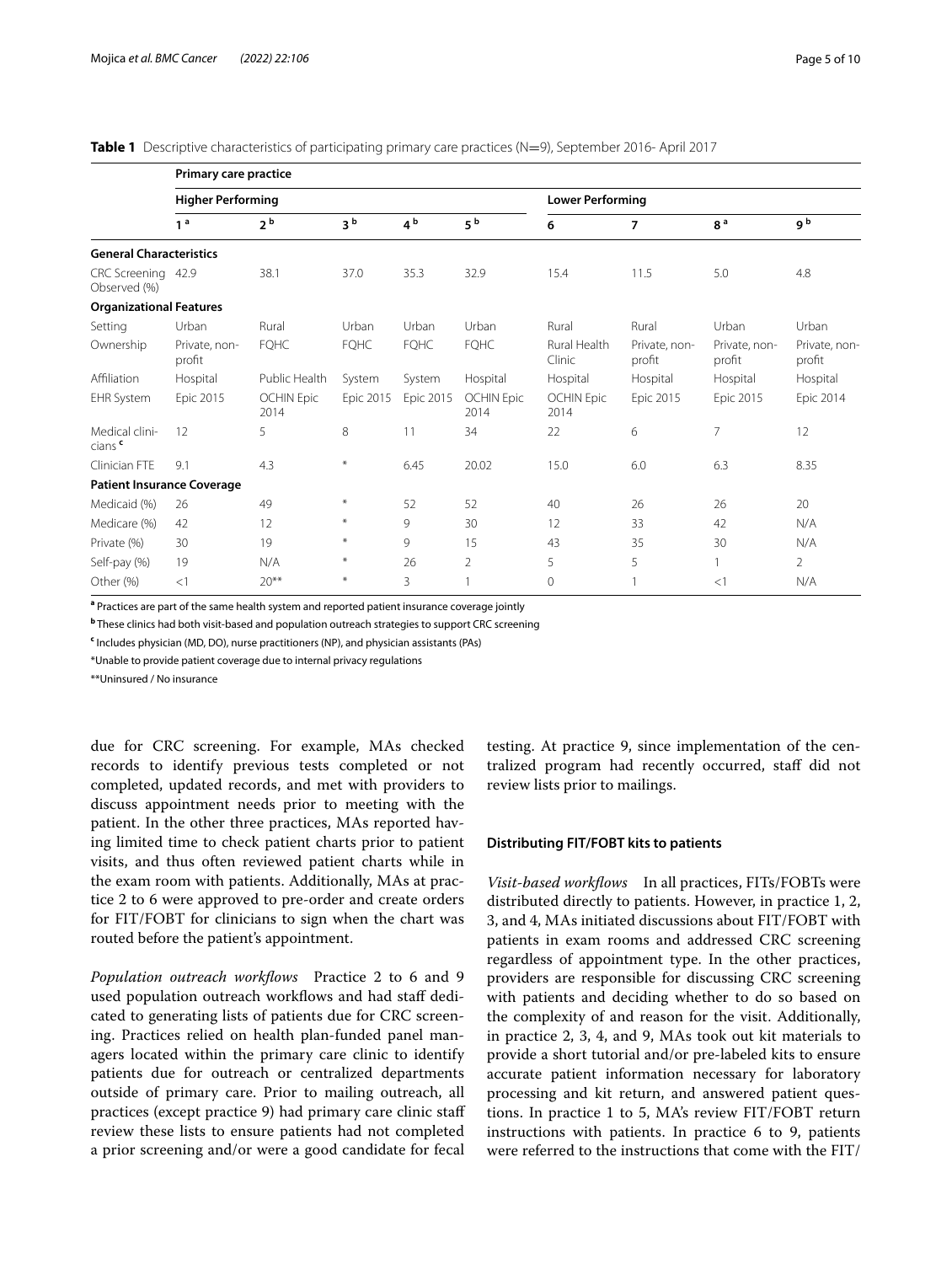# <span id="page-5-0"></span>**Table 2** Key workflow activities and processes by primary care practice

|                                                                            | Primary care practice    |                |          |          |          |                  |                |          |   |
|----------------------------------------------------------------------------|--------------------------|----------------|----------|----------|----------|------------------|----------------|----------|---|
|                                                                            | <b>Higher performing</b> |                |          |          |          | Lower performing |                |          |   |
|                                                                            | 1                        | $\overline{2}$ | 3        | 4        | 5        | 6                | $\overline{7}$ | 8        | 9 |
| Visit-based workflow                                                       |                          |                |          |          |          |                  |                |          |   |
| Identifying patients due for CRC screening                                 |                          |                |          |          |          |                  |                |          |   |
| Protocol in place for reviewing charts before schedule clinic visits       | Χ                        | Χ              | X        | X.       | Χ        | Χ                | X              | X        | Х |
| Meticulous review of charts before scheduled clinic visits                 | $\times$                 | X              | $\times$ | X        |          | $\times$         |                |          | X |
| Medical assistants have ability to order FIT/FOBT                          |                          | X              | $\times$ | $\times$ | X        | $\times$         |                |          |   |
| Distributing FIT/FOBT                                                      |                          |                |          |          |          |                  |                |          |   |
| Medical assistants discuss FIT/FOBT screening with patients                | X                        | X              | X        | X        |          |                  |                |          |   |
| Medical assistants provide short tutorial and/or pre-label FIT/FOBT kits   |                          | X              | X        | X        |          |                  |                |          | Χ |
| Medical assistants review FIT/FOBT instructions with patients              | X                        | X              | X.       | $\times$ | Χ        |                  |                |          |   |
| Reminders                                                                  |                          |                |          |          |          |                  |                |          |   |
| Standard, consistent reminders (letters and/or phone calls)                |                          | X              | X.       | X        | $\times$ |                  | Χ              | X        | Χ |
| Documenting results and conducting follow-up                               |                          |                |          |          |          |                  |                |          |   |
| Results from FIT/FOBT electronically uploaded into patient chart           | X                        | X              | Χ        |          |          | X                | Χ              | X        |   |
| Medical assistants communicate normal results to patients                  | X                        | X              | $\times$ | $\times$ | $\times$ | $\times$         | $\times$       | $\times$ | X |
| Medical assistants communicate abnormal results to patients                |                          | Χ              |          |          | $\times$ |                  | X              |          | Χ |
| Nurses communicate abnormal results to patients                            | $\times$                 | X              | X        | X        | X        |                  |                | X        | X |
| Population outreach workflow                                               |                          |                |          |          |          |                  |                |          |   |
| Identifying patients due for CRC screening                                 |                          |                |          |          |          |                  |                |          |   |
| Staff generate lists of patients due for screening                         |                          | $\times$       | $\times$ | $\times$ | X        | X                |                |          | X |
| Distributing FIT/FOBT                                                      |                          |                |          |          |          |                  |                |          |   |
| Support staff prepare and mail FIT/FOBT kits regularly                     |                          | Χ              | X.       | $\times$ | $\times$ | X                |                |          | X |
| Reminders                                                                  |                          |                |          |          |          |                  |                |          |   |
| Standard, consistent reminders (letters and/or phone calls)                |                          | Χ              | X        | X        | X        |                  |                |          | Χ |
| Documenting results and conducting follow-up                               |                          |                |          |          |          |                  |                |          |   |
| External labs process FIT/FOBT kits and import results into patient charts |                          | X.             | X        |          |          | X                |                |          | X |
| Medical assistants communicate normal results to patients                  |                          | X.             |          |          | Χ        |                  |                |          | Χ |
| Medical assistants communicate abnormal results to patients                |                          | Χ              |          |          | Χ        |                  |                |          | X |
| Nurses communicate abnormal results to patients                            |                          | X              |          |          | $\times$ |                  |                |          | X |

FOBT kit, were instructed to simply return the kit, provided instruction only when they were identifed as having trouble reading, or it was not clear what the practice did in terms of instruction review. Additionally, practices 1 to 5 reported that they provide trainings to MA staf about CRC, available CRC screening modalities, and how to talk with patients about completing and returning the FIT/FOBT.

*Population outreach workfows* In practice 2, 3, 4, 5, 6, and 9, there were processes to prepare and mail FIT/ FOBT kits to patients who were due for screening (e.g., direct mail). In practice 2, 3, and 4, this work was completed by an MA, and in practice 5, 6, and 9, either the panel manager or quality improvement nurse case manager was responsible for preparing and mailing FIT/ FOBT kits.

#### **Supporting patient reminders**

*Visit‑based and population outreach workfows* Practice 2, 3, 4, 5, 7, 8 and 9 had consistent protocols for sending patient reminders. Practice 3, 5, and 9 reminded patients during clinic visits, practice 4 and 7 called patients by telephone, and practice 6 was piloting reminder calls for patients with outstanding FIT/FOBT orders.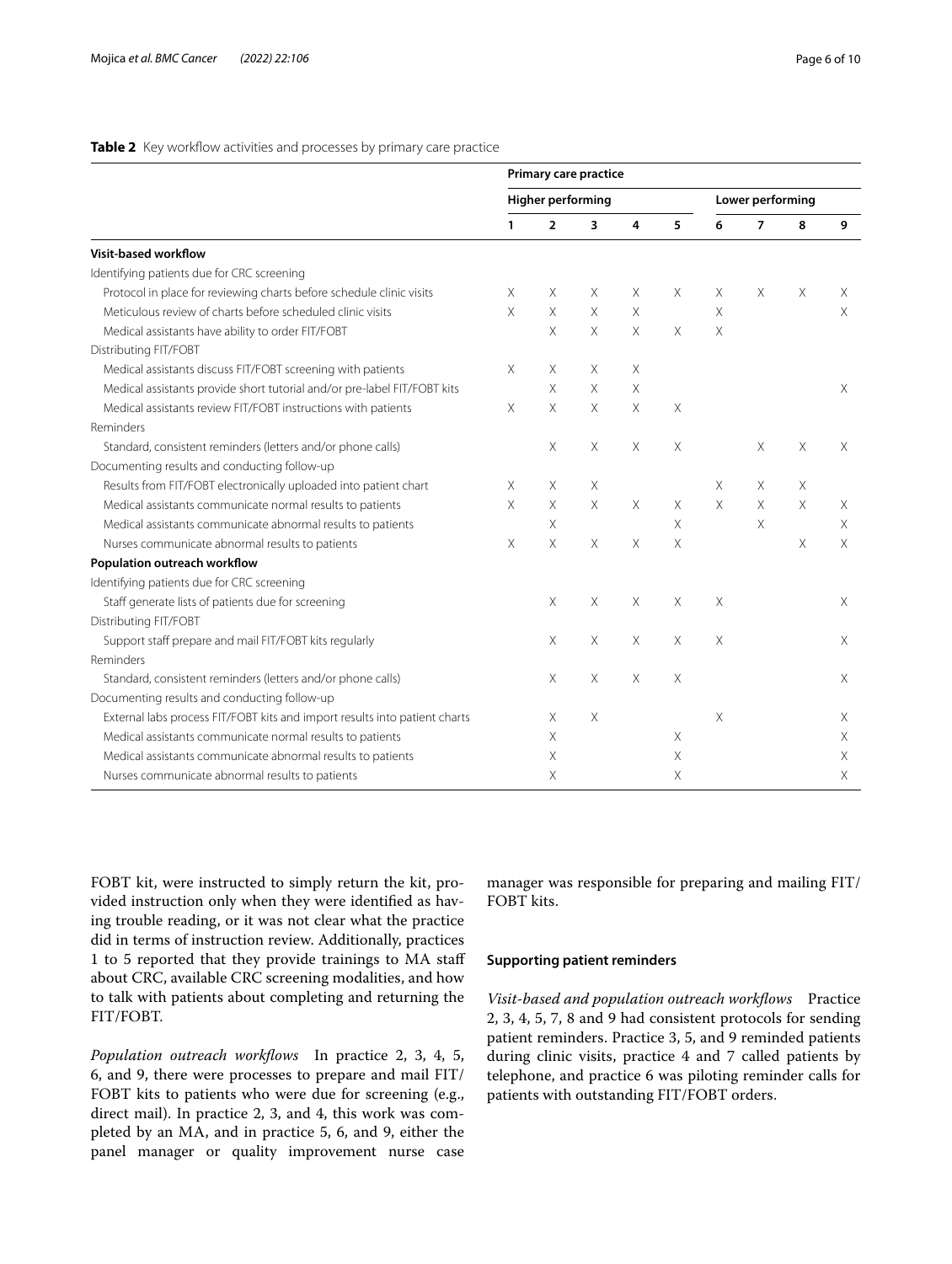# **Documenting FIT/FOBT results and conducting patient follow-up**

*Visit‑based and population outreach workfows* All practices, except for Practice 7, provided patients with pre-stamped envelopes to enable the return of FIT/FOBT kits by mail or in person. Returned FIT/FOBT kits were processed in three diferent ways: by MAs or staf in their on-site laboratory (practice 4, 5, and 9), at an afliated hospital laboratory (practice 1, 7, 8), or by an external laboratory vendor (practice 2, 3, 6). All sites had protocols for entering laboratory results into patient medical records. Practices that used on-site laboratories required staff time to process tests and then manually enter results into the patient chart. Practices that were part of a hospital system used a shared electronic health record, allowing the lab to process FIT/FOBT kits and electronically upload results into patient charts. Practices that used an external laboratory developed information technology systems to electronically upload results into the EHR or use support time for staff (MAs, panel managers, lab technicians) to manually enter faxed results into patient charts. Once kits were processed and entered into the EHR, all practices (for their visit-based workfows) tasked MA's with calling patients with normal results. In practice 1 to 5, 8, and 9, nurses were tasked with communicating abnormal results to patients. In practice 2, 5 and 9, however, MA's also had the ability to communicate abnormal results to patients. For population outreach workflows, practice 2, 5, and 9 tasked MA's to communicate normal and abnormal results, whereas nurses only communicate abnormal results.

# **Matrix analysis results**

Table [2](#page-5-0) shows the necessary and sufficient role of one particular workflow process vis-a-vis the outcome (i.e., higher CRC screening): Specifically, as shown in Table [2](#page-5-0), there was perfect correspondence between the presence of the condition "MA reviews FIT/FOBT instructions with patients" and the presence of the outcome, as well as between the absence of that condition and the absence of the outcome. Additionally, in all instances where MAs discussed FIT/FOBT screening with patients, MAs also reviewed FIT/FOBT instructions with patients, indicating a direct connection between these two conditions. No other workflow processes (including combinations of processes) perfectly distinguished primary care practices with higher CRC screening from those with lower CRC screening.

# **Discussion**

Findings highlight the importance of standardized workflows to support higher CRC screening. In general, practice 1 to 5 had standardized processes for their visitbased and population outreach workflows for FIT/FOBT, compared to practice 6 to 9. MAs discussing and reviewing instructions for FIT/FOBT screening with patients also emerged as a diference-maker.

*Visit-based workflows* This research complements existing reports from the American Cancer Society and National Colorectal Cancer Roundtable which outline four essential steps to improving CRC screening rates for visit-based workflows in primary care clinics  $[36]$  $[36]$ : make recommendations, develop a screening policy, be persistent with reminders, and measure practice progress. In this study, practice 2, 3, 4, 5, and 6 had a detailed standardized course of action for identifying patients due for CRC screening that included the ability of MAs to order FITs/FOBTs for patients. Additionally, practice 1 to 4 had a process for distributing FITs/FOBTs that included MAs discussing FIT/FOBT screening and in practice 1 to 5 MA's reviewed FIT/FOBT instructions with patients. Moreover, at practice 1 to 5, normal test results were consistently communicated by MA's and abnormal results were communicated by nurses and MA's. Strategies regarding communication of results were not consistent at lower performing practices.

These findings on communication and interactions from MA's and nurses highlight the importance of team-based care in primary care. Studies have found a positive association between team-based care and strategies that promote patient engagement [[37\]](#page-9-11) and better health outcomes [\[38\]](#page-9-12). Katz et al. found that fully stafed teams are able to reconfgure roles and responsibilities and poten-tially develop new workflow processes [[37\]](#page-9-11). Issaka and colleagues reported that having at least two members, and mostly MAs and nurses, communicate abnormal results to patients resulted in higher diagnostic colonoscopy completion [[38](#page-9-12)]. Results of our matrix analysis further support the importance of engaging support staf in communication results. The specific process that corresponded perfectly to the outcome was Medical Assistants reviewing FIT/FOBT instructions with patients. Within the visit-based workflow, having defined processes for distributing FIT/FOBT kits is key to achieving higher CRC screening.

*Population outreach workfows* Although there is increasing recognition that population outreach supports timely and cost-efective care [[39](#page-9-13), [40\]](#page-9-14), three practices in this study did not have population outreach workflows.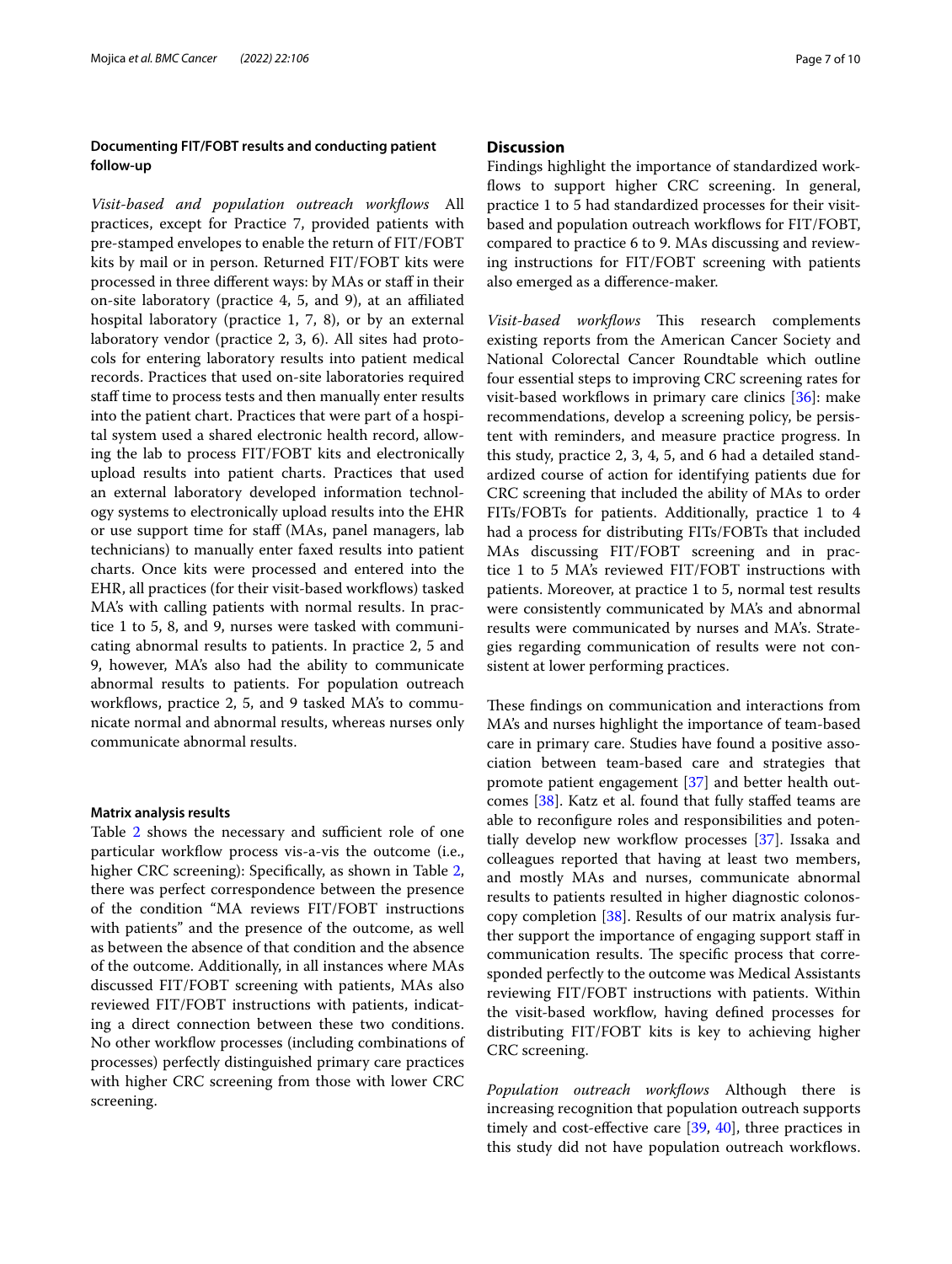A recent study by Castaneda and colleagues found that although response rates are higher with visit-based compared to population outreach interventions [\[41\]](#page-9-15), patients reached by population outreach may be demographically distinct  $[42]$  $[42]$ . Thus, population outreach workflows may help increase patient outreach and thereby increase CRC screening rates. Primary care practices in national transformative initiatives, however, still use traditional staffing models rather than novel models that may be needed to operationalize comprehensive, patient-centered care [\[43](#page-9-17)].

*Limitations* There are several limitations of the current research. First, the study used CRC screening initiation among newly age-eligible Medicaid enrollees rather than up-to-date rates for all age-eligible patients. Although initiation rates in the highest performing quartile (32.9% to 42.9%) are lower than the national up-todate CRC screening rate (67%) [[3\]](#page-8-2), these initiation rates are truly "high" considering that a) prior research by this team found that only 17% of Oregon's newly age-eligible Medicaid enrollees completed CRC screening within one year of turning age 50 years [\[12\]](#page-8-9) and b) CRC screening rates are signifcantly lower in Medicaid compared to commercially insured populations [[10\]](#page-8-7). Second, practicelevel rankings were based on any CRC screening modality, not just fecal testing. The focus shifted to fecal testing because of observed heterogeneity in FIT/FOBT workflows at the practice-level compared to consistent workflows for colonoscopy screening. However, multiple strategies were used to support rigor and reduce the potential for bias in this study, such as ensuring that observers were blind to practice CRC screening rates and using two observers at each observation visit  $[44]$  $[44]$ . Third, the study did not have access to other practice or provider characteristics, such as patient volume or provider gender and clinical training, which might infuence CRC screening. Lastly, this study was conducted in the state of Oregon and thus results might not generalize to other populations. Medicaid coverage in Oregon is provided through Coordinated Care Organizations (CCO's), networks of providers working together with local communities to provide integrated care. Although Oregon's health care transformation may be unique, CCO's share properties with managed care and accountable care organizations. Nonetheless, CRC screening rates remain low and there have not been systematic attempts to describe CRC screening workflows in primary care practices that provide care to Medicaid patients.

*Implications for practice and future research* Despite these limitations, fndings can inform technical assistance provision and staffing required for achieving regional and national quality improvement targets for

CRC screening. Along with recent data highlighting signifcant drops in colonoscopies and increases in delayed diagnosis of CRC due to the COVID-19 pandemic [\[45](#page-9-19)], fndings also shed light on the need to standardize FIT/ FOBT population outreach workflows. FITs/FOBTs can be performed at home and help limit in-person contact with the health care system, as well as provide screening opportunities for individuals with limited access to health care resources [[45](#page-9-19)]. Future research should explore workflows associated with colonoscopy follow-up after abnormal FIT/FOBT tests, the impact of staff turnover on CRC screening rates, and how factors at the practice-level impact the efectiveness of population outreach strategies. Specifying visit-based and population outreach workflows may facilitate the implementation of evidencebased interventions into real-world, clinical settings.

# **Conclusion**

Key to practices with higher CRC screening was having medical assistants discuss and review FIT/FOBT screening and instructions with patients. In resource constrained settings, especially where providers have limited time to spend with patients, practices may want to focus on assigning support staff to take on the role of discussing and reviewing FIT/FOBT screening and instructions with patients. Additionally, primary care practices with higher CRC screening rates had more established visitbased and population outreach workflows to support identifying patients due for screening, FIT/FOBT distribution, reminders, and follow-up. Visit-based practices included meticulous review of medical records to identify patients due for CRC screening, training MAs to offer and review FIT/FOBT kit instructions, creating systems for patient reminders, ensuring laboratory results were integrated into the EHR, and assigning support staf to review results and follow-up with patients. Promising population outreach approaches also included having clinical team members or centralized staff generate and create lists of patients due for CRC screening, alerting patients about FIT/FOBT kit mailings, and distributing the kits. Findings from this study present important workflow processes for primary care clinics, health system leaders, and researchers working to implement or optimize existing workflows for CRC screening.

#### **Abbreviations**

CRC: colorectal cancer; FIT: Fecal immunochemical test; FOBT: Fecal occult blood test; USPSTF: United States Preventive Services Task Force; ACS: American Cancer Society; MAs: Medical Assistants; CCO: Coordinated Care Organization.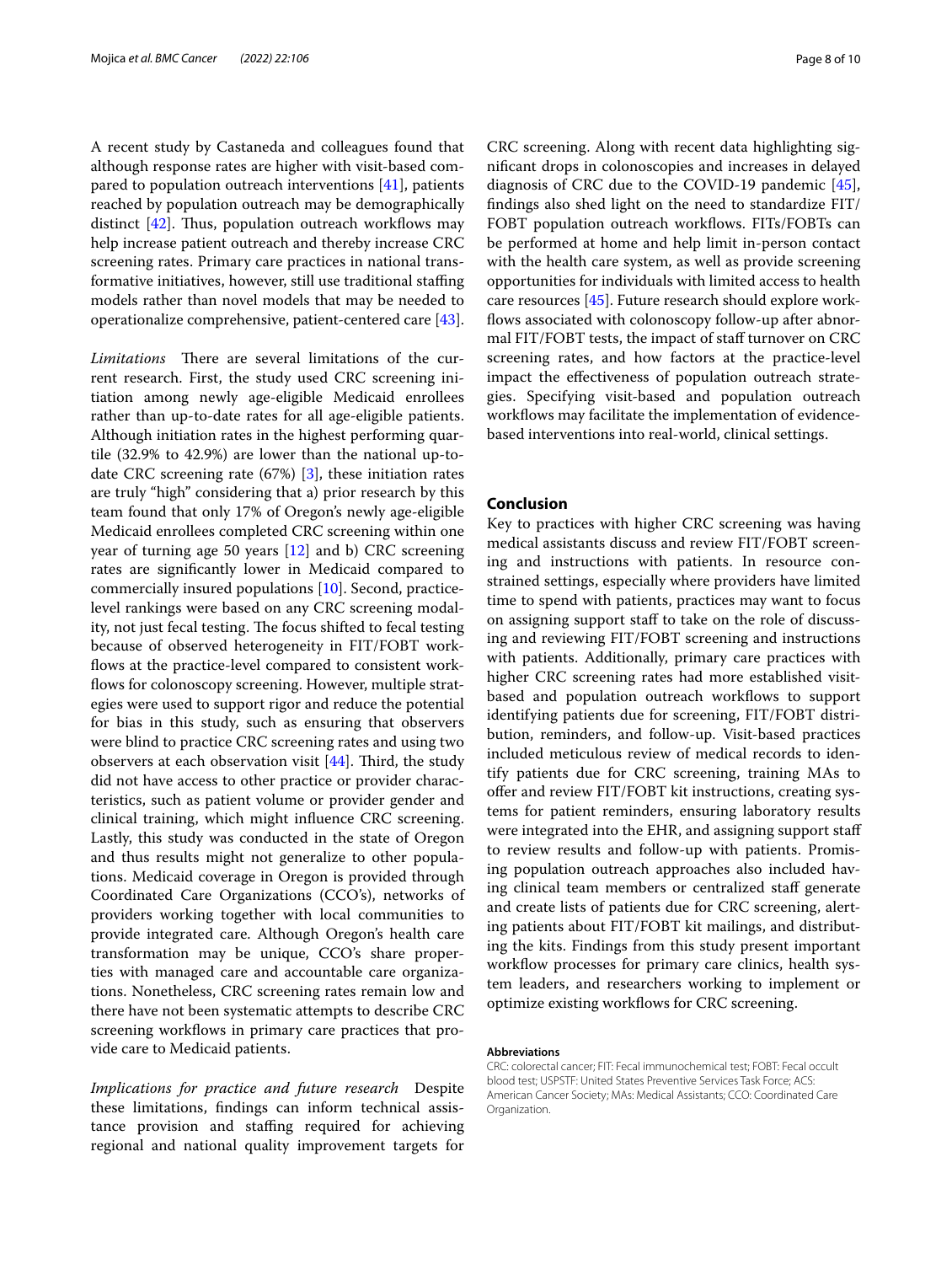#### **Acknowledgements**

The authors would like to thank all participating primary care practices and acknowledge the support received from Yifan Gu, MS and Bonnie Lind, PhD in identifying higher and lower performing practices.

#### **Authors' contributions**

CMM and MMD contributed to the study conception and design, participated in data collection, interpretation of data, and substantial revision of the work. RP drafted the initial version of the manuscript and participated in data collection. AR, SR, KC, and RG contributed to the interpretation of data and revision of the draft. EM contributed to the matrix analysis, interpretation of data, and revision of the draft. All authors read and approved the fnal manuscript.

#### **Funding**

The OHSU Knight Cancer Institute provided funding for this study (Award #2015-Initiative-Knight-2). Dr. Davis received support from an Agency for Healthcare Research & Quality Patient Centered Outcomes Research (PCOR) K12 award (Award # K12 HS022981 01) and a Cancer Prevention, Control, Behavioral Sciences, and Populations Sciences Career Development Award from the National Cancer Institute (K07CA211971). Dr. Mojica received support from the National Cancer Institute of the National Institutes of Health under Award Number R01CA218923. The fndings and conclusions in this study are those of the authors and do not necessarily represent the official position of the funders.

# **Availability of data and materials**

The datasets generated and/or analyzed during this study are not publicly available due to the ability to identify participating practices, but are available from the corresponding author upon reasonable request.

# **Declarations**

#### **Ethics approval and consent to participate**

This study received approval from the Oregon Health and Science University Institutional Review Board (IRB # 15847); we received a full waiver of the HIPAA Authorization of written consent.

#### **Consent for publication**

Not applicable

# **Competing interests**

The authors declare that they have no competing interests.

#### **Author details**

<sup>1</sup> School of Social and Behavioral Health Sciences, College of Public Health and Human Sciences, Oregon State University, 2250 SW Jefferson Way, Corvallis, OR 97331, USA. <sup>2</sup> Oregon Rural Practice-based Research Network, Oregon Health & Science University, 3030 SW Moody Ave, Portland, OR 97201, USA. <sup>3</sup> Center for Health Services Research, Regenstrief Institute, 1101 W 10th St, Indianapolis, IN 46202, USA. <sup>4</sup> Center for Health Systems Effectiveness, Oregon Health & Science University, 3030 SW Moody Ave, Portland, OR 9720, USA. <sup>5</sup>Department of Medical Informatics and Clinical Epidemiology, Oregon Health & Science University, 3181 SW Sam Jackson Park Road, Portland, OR 97239, USA. <sup>6</sup> Department of Family Medicine and School of Public Health, Oregon Rural Practice-based Research Network, Oregon Health & Science University, 3030 SW Moody Ave, Portland, OR 97201, USA.

# Received: 5 January 2021 Accepted: 12 December 2021 Published online: 25 January 2022

#### **References**

- <span id="page-8-0"></span>1. American Cancer Society. American Cancer Society: Cancer Facts and Figures 2017-2019 Atlanta, Ga: American Cancer Society; 2017 [Available from: [https://www.cancer.org/content/dam/cancer-org/research/cancer](https://www.cancer.org/content/dam/cancer-org/research/cancer-facts-and-statistics/colorectal-cancer-facts-and-figures/colorectal-cancer-facts-and-figures-2017-2019.pdf)[facts-and-statistics/colorectal-cancer-facts-and-fgures/colorectal-cancer](https://www.cancer.org/content/dam/cancer-org/research/cancer-facts-and-statistics/colorectal-cancer-facts-and-figures/colorectal-cancer-facts-and-figures-2017-2019.pdf)[facts-and-fgures-2017-2019.pdf.](https://www.cancer.org/content/dam/cancer-org/research/cancer-facts-and-statistics/colorectal-cancer-facts-and-figures/colorectal-cancer-facts-and-figures-2017-2019.pdf)
- <span id="page-8-1"></span>2. Lin JS, Piper MA, Perdue LA, Rutter CM, Webber EM, O'Connor E, et al. Screening for Colorectal Cancer: Updated Evidence Report and

Systematic Review for the US Preventive Services Task Force. Jama. 2016;315(23):2576–94.

- <span id="page-8-2"></span>3. Centers for Disease Control and Prevention. Colorectal Cancer Screening in U.S.; 2017.
- <span id="page-8-3"></span>4. American Cancer Society. Colorectal Cancer Facts & Figures 2020-2022. Atlanta; 2020.
- <span id="page-8-4"></span>5. National Colorectal Cancer Roundtable. 80% by 2018 [NCCRT.org](http://nccrt.org): NCCRT; 2016 [Available from: [http://nccrt.org/tools/80-percent-by-2018/.](http://nccrt.org/tools/80-percent-by-2018/)
- <span id="page-8-5"></span>6. U.S. Cancer Statistics Working Group. United States Cancer Statistics: 1999-2014 Incidence and Mortality Web-based Report Atlanta, GA: U.S. Department of Health and Human Services, Centers for Disease Control and Prevention and National Cancer Institute; 2017 [Available from: [www.](http://www.cdc.gov/uscs) [cdc.gov/uscs.](http://www.cdc.gov/uscs)
- <span id="page-8-6"></span>7. Morbidity and Mortality Weekly Report. Vital Signs: Colorectal Cancer Screening Test Use - United States, 2012. MMWR. 2013;62(44):881–8.
- 8. American Cancer Society. Colorectal Cancer Facts & Figures 2014-2016. Atlanta: American Cancer Society; 2014.
- 9. Cole AM, Jackson JE, Doescher M. Urban-rural disparities in colorectal cancer screening: cross-sectional analysis of 1998-2005 data from the Centers for Disease Control's Behavioral Risk Factor Surveillance Study. Cancer medicine. 2012;1(3):350–6.
- <span id="page-8-7"></span>10. Davis MM, Renfro S, Pham R, Hassmiller Lich K, Shannon J, Coronado GD, et al. Geographic and Popluation-Level Disparities in Colorectal Cancer Testing: A Multilevel Analysis of Medicaid and Commercial Claims Data. Preventive Medicine. 2017;101:44–52.
- <span id="page-8-8"></span>11. Meissner HI, Breen N, Klabunde CN, Vernon SW. Patterns of Colorectal Cancer Screening Uptake among Men and Women in the United States. Cancer Epidemiology Biomarkers & Prevention. 2006;15(2):389–94.
- <span id="page-8-9"></span>12. Mojica CM, Bradley SM, Lind BK, Gu Y, Coronado GD, Davis MM. Initiation of Colorectal Cancer Screening Among Medicaid Enrollees. American journal of preventive medicine. 2019.
- <span id="page-8-10"></span>13. United States Preventive Services Task Force. Final Update Summary: Colorectal Cancer: Screening. 2016.
- <span id="page-8-11"></span>14. Joseph DA, Meester RGS, Zauber AG, Manninen DL, Winges L, Dong FB, et al. Colorectal cancer screening: Estimated future colonoscopy need and current volume and capacity. Cancer. 2016;122(16):2479–86.
- <span id="page-8-12"></span>15. Davis MM, Freeman M, Shannon J, Coronado GD, Stange KC, Guise JM, et al. A systematic review of clinic and community intervention to increase fecal testing for colorectal cancer in rural and low-income populations in the United States - How, what and when? BMC cancer. 2018;18(1):40.
- <span id="page-8-13"></span>16. Inadomi JM, Vijan S, Janz NK, Fagerlin A, Thomas JP, Lin YV, et al. Adherence to Colorectal Cancer Screening: A Randomized Clinical Trial of Competing Strategies. Archives of Internal Medicine. 2012;172(7):575–82.
- <span id="page-8-14"></span>17. Centers for Disease Control and Prevention. BRFSS Prevalence & Trends Data U.S. Department of Health & Human Services; 2015 [Available from: [https://www.cdc.gov/brfss/brfssprevalence/.](https://www.cdc.gov/brfss/brfssprevalence/)
- <span id="page-8-15"></span>18. Sharma KP, DeGroff A, Scott L, Shrestha S, Melillo S, Sabatino SA. Correlates of colorectal cancer screening rates in primary care clinics serving low income, medically underserved populations. Preventive Medicine. 2019;126:105774.
- <span id="page-8-16"></span>19. The Community Guide. Cancer Screening: Multicomponent Interventions—Colorectal Cancer: The Community Guide; 2016 [Available from: [https://www.thecommunityguide.org/fndings/cancer-screening-multi](https://www.thecommunityguide.org/findings/cancer-screening-multicomponent-interventions-colorectal-cancer) [component-interventions-colorectal-cancer.](https://www.thecommunityguide.org/findings/cancer-screening-multicomponent-interventions-colorectal-cancer)
- <span id="page-8-17"></span>20. Coury J, Schneider JL, Rivelli JS, Petrik AF, Seibel E, D'Agostini B, et al. Applying the Plan-Do-Study-Act (PDSA) approach to a large pragmatic study involving safety net clinics. BMC health services research. 2017;17(1):411.
- 21. Coronado GD, Burdick T, Petrik A, Kapka T, Retecki S, Green B. Using an Automated Data-driven, EHR-Embedded Program for Mailing FIT kits: Lessons from the STOP CRC Pilot Study. Journal of general practice (Los Angeles, Calif). 2014:2.
- 22. Dougherty MK, Brenner AT, Crockett SD, Gupta S, Wheeler SB, Coker-Schwimmer M, et al. Evaluation of Interventions Intended to Increase Colorectal Cancer Screening Rates in the United States: A Systematic Review and Meta-analysis. JAMA Intern Med. 2018;178(12):1645–58.
- <span id="page-8-18"></span>23. Issaka RB, Avila P, Whitaker E, Bent S, Somsouk M. Population health interventions to improve colorectal cancer screening by fecal immunochemical tests: A systematic review. Preventive Medicine. 2019;118:113–21.